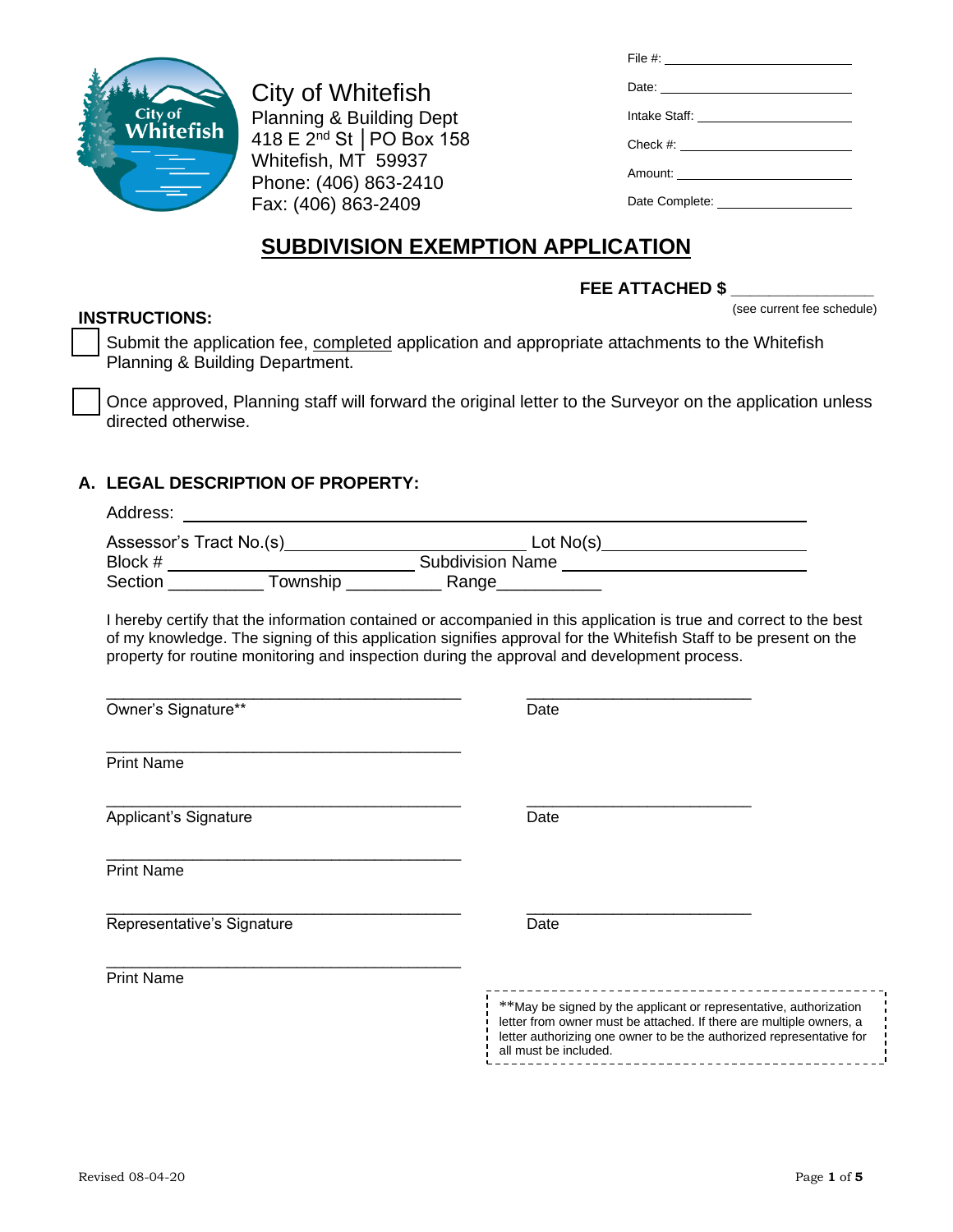#### **B. APPLICATION CONTENTS:**

| Attached | ALL ITEMS MUST BE INCLUDED - INCOMPLETE APPLICATIONS WILL NOT BE ACCEPTED                                                                         |
|----------|---------------------------------------------------------------------------------------------------------------------------------------------------|
|          | Certificate of Survey (showing as-built information for any existing structures, eaves and<br>access; clearly showing the old and new boundaries) |
|          | <b>Vicinity Map</b>                                                                                                                               |
|          | Municipal Facilities Exclusion, if within the city's service area                                                                                 |
|          | Signed Affidavit (attached)                                                                                                                       |
|          |                                                                                                                                                   |

### **C. OWNER/APPLICANT INFORMATION**

#### **OWNER(S) OF RECORD:**

|                                                                    | Phone: ____________________ |
|--------------------------------------------------------------------|-----------------------------|
|                                                                    |                             |
|                                                                    |                             |
| Email:<br><u> 1989 - John Stone, amerikansk politiker (* 1989)</u> |                             |
|                                                                    |                             |

#### **APPLICANT (if different than above):**

|                   | Phone: ________________ |
|-------------------|-------------------------|
| Mailing Address:  |                         |
| City, State, Zip: |                         |
| Email:            |                         |

### **D. TYPE OF EXEMPTION SOUGHT:**

Gift or Sale to a Member of the Immediate Family [76-3-207(1)(b)]: Complete Section E.

Relocation of Common Boundary [76-3-207(1)(a), (1)(d)]: Complete Section F.

Agricultural Purposes [76-3-207(1)(c)]: Complete Section G.

❑ Other: : Complete Section H.

#### **E. FAMILY TRANSFER SUBMITTAL REQUIREMENTS:**

|  | Zoning Classification:                                                          |
|--|---------------------------------------------------------------------------------|
|  | Name of Grantee:                                                                |
|  | Relationship to Grantor: ___                                                    |
|  | Parcel to be Conveyed Under this Exemption:                                     |
|  | Has the Grantor Used a Family Transfer in Flathead County? $\Box$ Yes $\Box$ No |
|  | If Yes, include date, name, exemption used and Certificate of Survey:           |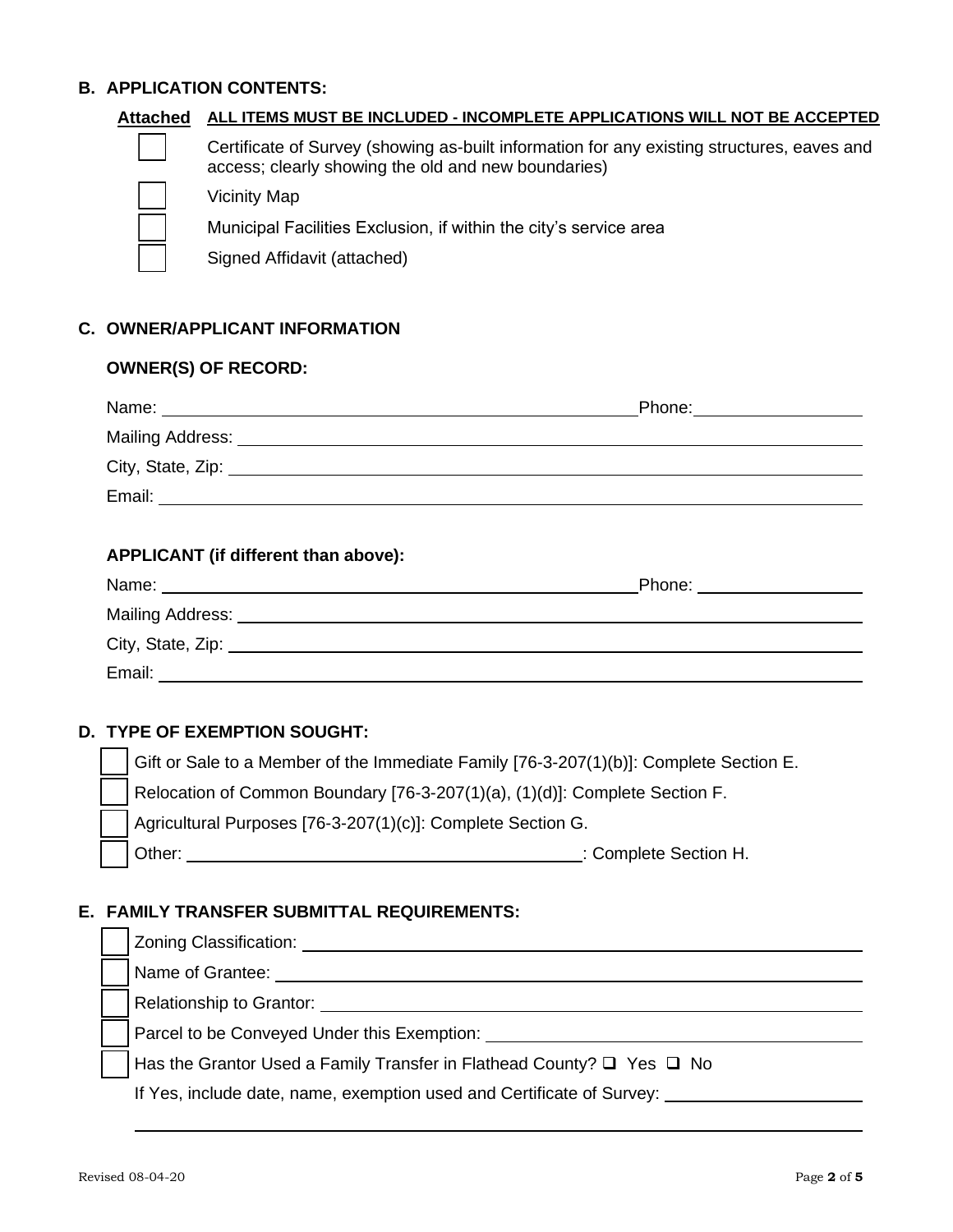How will utilities be provided:

#### **F. BOUNDARY LINE ADJUSTMENT SUBMITTAL REQUIREMENTS:**

Zoning Classification:

❑ Minimum Lot Size Required in Zone:

❑ Number of Lots Affected:

Gross Area of Lots Before and After the Lot Line Relocation: \_\_\_\_\_\_\_\_\_\_\_\_\_\_\_\_\_\_\_

Will access to the lots change? If so, describe: \_\_\_\_\_\_\_\_\_\_\_\_\_\_\_\_\_\_\_\_\_\_\_\_\_\_\_\_\_\_\_

How will utilities be provided:

#### **G. AGRICULTURAL PURPOSES SUBMITTAL REQUIREMENTS:**

❑ Zoning Classification:

Will this Parcel or any Remainder be Transferred to Someone Else?

If Yes, describe:

Parcel to be Conveyed Under this Exemption: \_\_\_\_\_\_\_

Copy of signed covenant, revocable only by mutual consent of the governing body and the property owner, indicating land will only be used for agricultural purposes. Such covenant shall be signed by property owner, buyer (if there is a purchaser) and governing body and recorded by the Certificate of Survey.

❑ How will access be provided to the parcel being created:

#### **H. OTHER EXEMPTION REQUESTS:**

Identify the applicable MCA: University of the applicable MCA:

Describe the purpose of the exemption: <u>examption:</u> example the exemption of the set of the set of the set of the set of the set of the set of the set of the set of the set of the set of the set of the set of the set of th

Are any required notes on the face of the COS?<br>
<u>Example 2008</u>

If Yes, describe: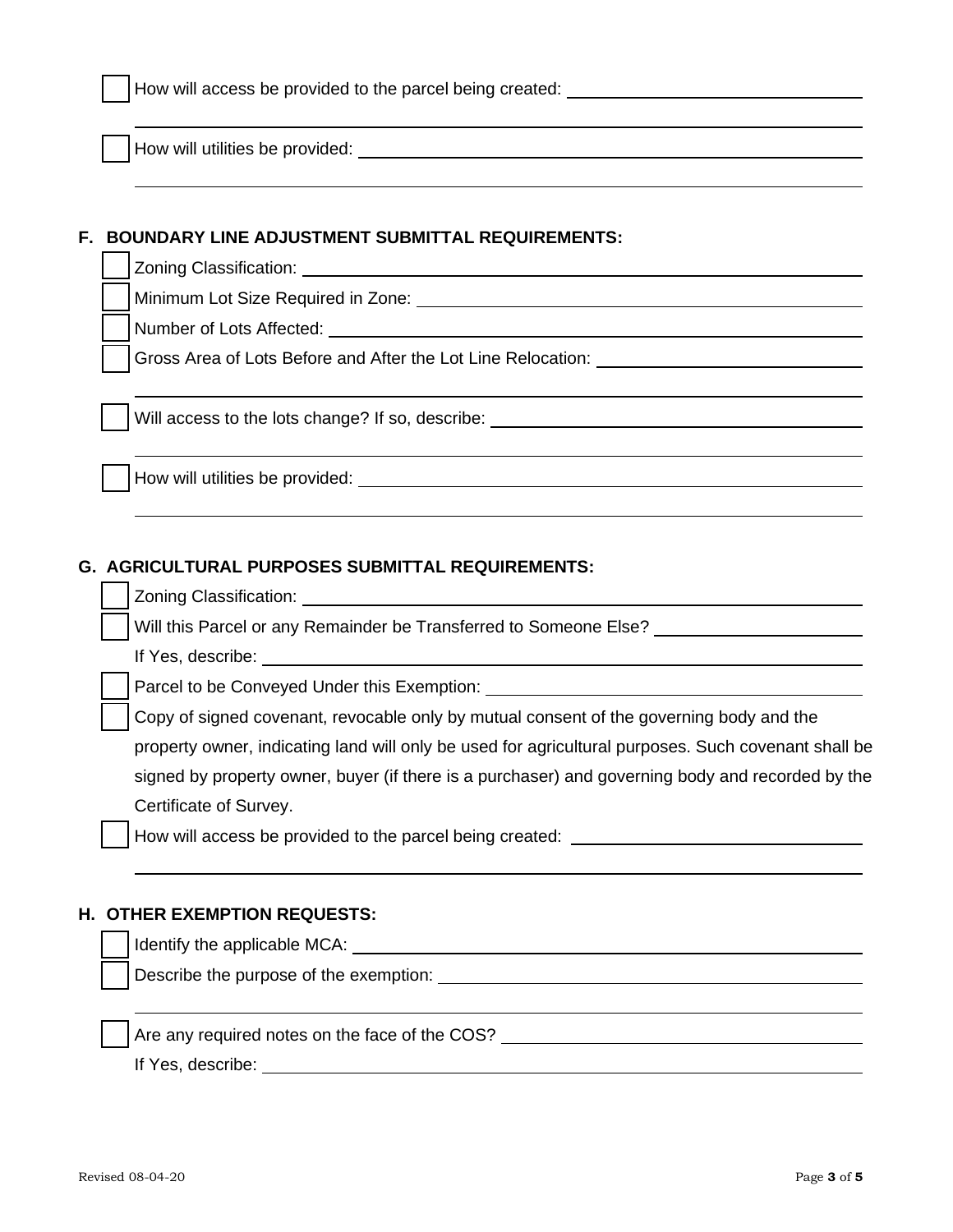

City of Whitefish Planning & Building Dept 418 E 2nd St │PO Box 158 Whitefish, MT 59937 Phone: (406) 863-2410 Fax: (406) 863-2409

# Subdivision Exemption Affidavit

Date:

Flathead County Plat Room 800 South Main Street Kalispell, MT 59901

The City of Whitefish has checked the survey described below and has found it to be in compliance with applicable zoning and subdivision regulations.

| Surveyor: |         |          |       |
|-----------|---------|----------|-------|
| Owner:    |         |          |       |
| Survey:   | Section | Township | Range |
| Purpose:  |         |          |       |

The City is also requesting your review of this survey for compliance with established subdivision evasion criteria. Please notify our office if there are any issues related to this survey – including any changes or if you have any questions.

Sincerely,

City of Whitefish Planning Department

It is hereby understood that this Affidavit seeks approval of the use of an exemption to subdivision review. It is also understood that approval of the use of the exemption is not approval under zoning, health, floodplain or other applicable regulations.

Under penalties of perjury, I / We declare that we have examined this form, including the accompanying Certificate of Survey, and to the best of our knowledge and belief, it is true, correct and complete and is in compliance with all Montana State laws and City of Whitefish ordinances and resolutions and the purpose of the survey for that which is stated.

\_\_\_\_\_\_\_\_\_\_\_\_\_\_\_\_\_\_\_\_\_\_\_\_\_\_\_\_\_\_\_\_\_\_\_\_\_\_\_\_\_\_\_\_\_\_\_ \_\_\_\_\_\_\_\_\_\_\_\_\_\_\_\_\_\_\_\_\_\_\_\_\_

Owner's Signature – all must sign the application Date

Print Name